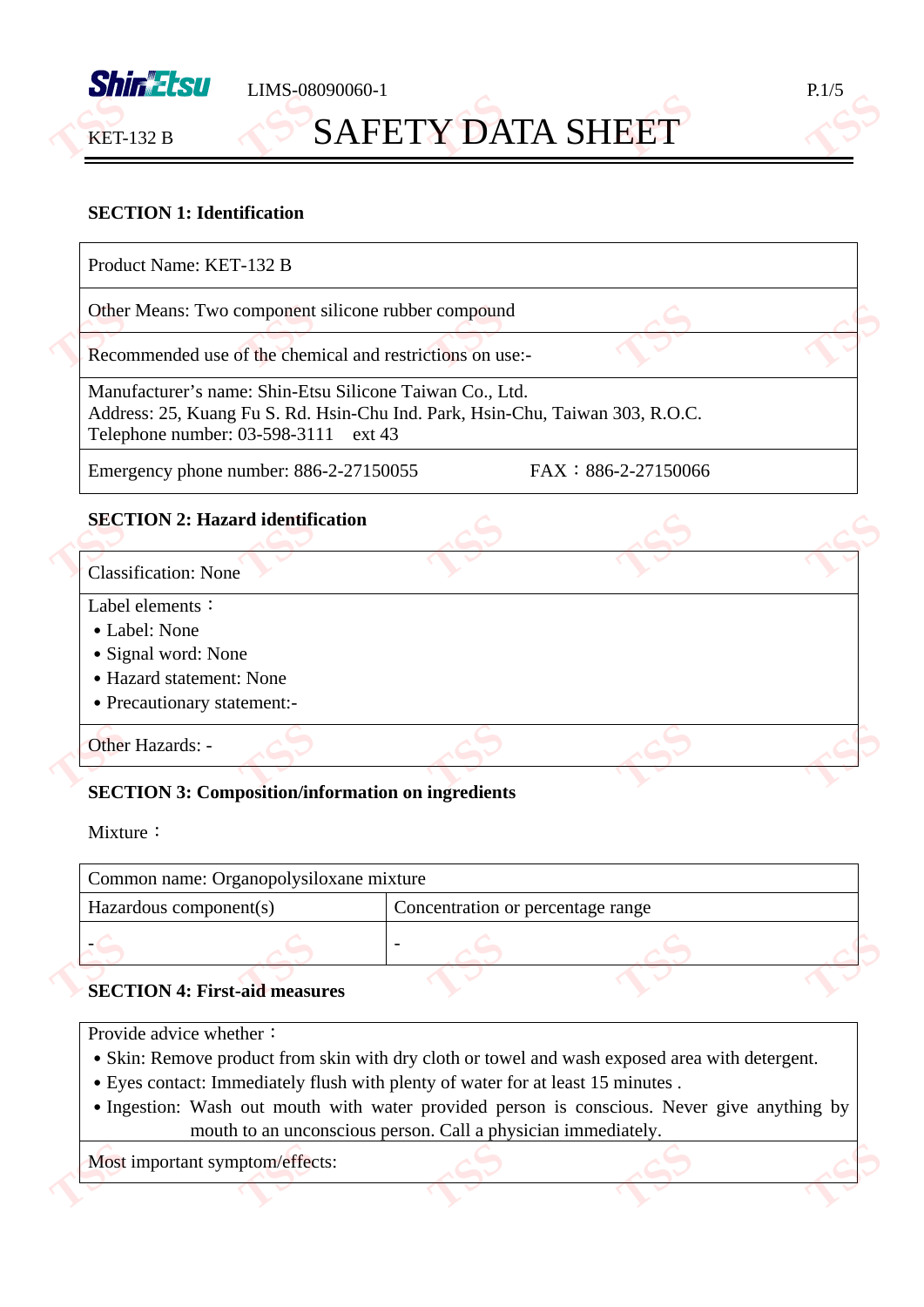

**KET-132 B** 

### **SAFETY DATA SHEET TSSSSS**



#### **SECTION 5: Fire-fighting measures**

| Specific hazards arising from the chemical: None |  |
|--------------------------------------------------|--|
| Special fire fighting procedure: Not required    |  |

#### **SECTION 6: Accidental release measures**

| Personal precautions:-                                                                             |  |  |
|----------------------------------------------------------------------------------------------------|--|--|
| <b>Environmental precautions:-</b>                                                                 |  |  |
| Methods and materials for containment and cleaning up:                                             |  |  |
| Contain the spill or leak.                                                                         |  |  |
| Scrape up with cardboard or rag and place in container, in such a case pay attention to generation |  |  |
| of hydrogen gas by contaminant.                                                                    |  |  |

#### **SECTION 7: Handling and storage**

Precautions for safe handling:

Do not reuse this container. Do not puncture or cut this container and do not weld on or near this container. container. Do not reuse this container.

Keep container closed when not in use. Store in a cool place. Vent the container properly to eliminate internal pressure. Keep away from heat, sparks and flame. Do not lay the container on its side. Avoid contact with eyes and prolonged or repeated skin contact. Avoid contact with acidic, basic or oxidizing materials. Keep out of reach of children.

#### **SECTION 8: Exposure control/personal protectio**n

| Personal protective equipment:                                                                   |  |  |  |  |
|--------------------------------------------------------------------------------------------------|--|--|--|--|
| • Respiratory protection: See section 11of this MSDS                                             |  |  |  |  |
|                                                                                                  |  |  |  |  |
|                                                                                                  |  |  |  |  |
| • Other protective equipment: Eyewash equipment                                                  |  |  |  |  |
| Work/Hygienic practices: Keep away from heat and flame. Avoid contact with eyes and prolonged or |  |  |  |  |
| repeated skin contact. Avoid contact with acidic, basic or oxidizing materials.                  |  |  |  |  |
|                                                                                                  |  |  |  |  |
|                                                                                                  |  |  |  |  |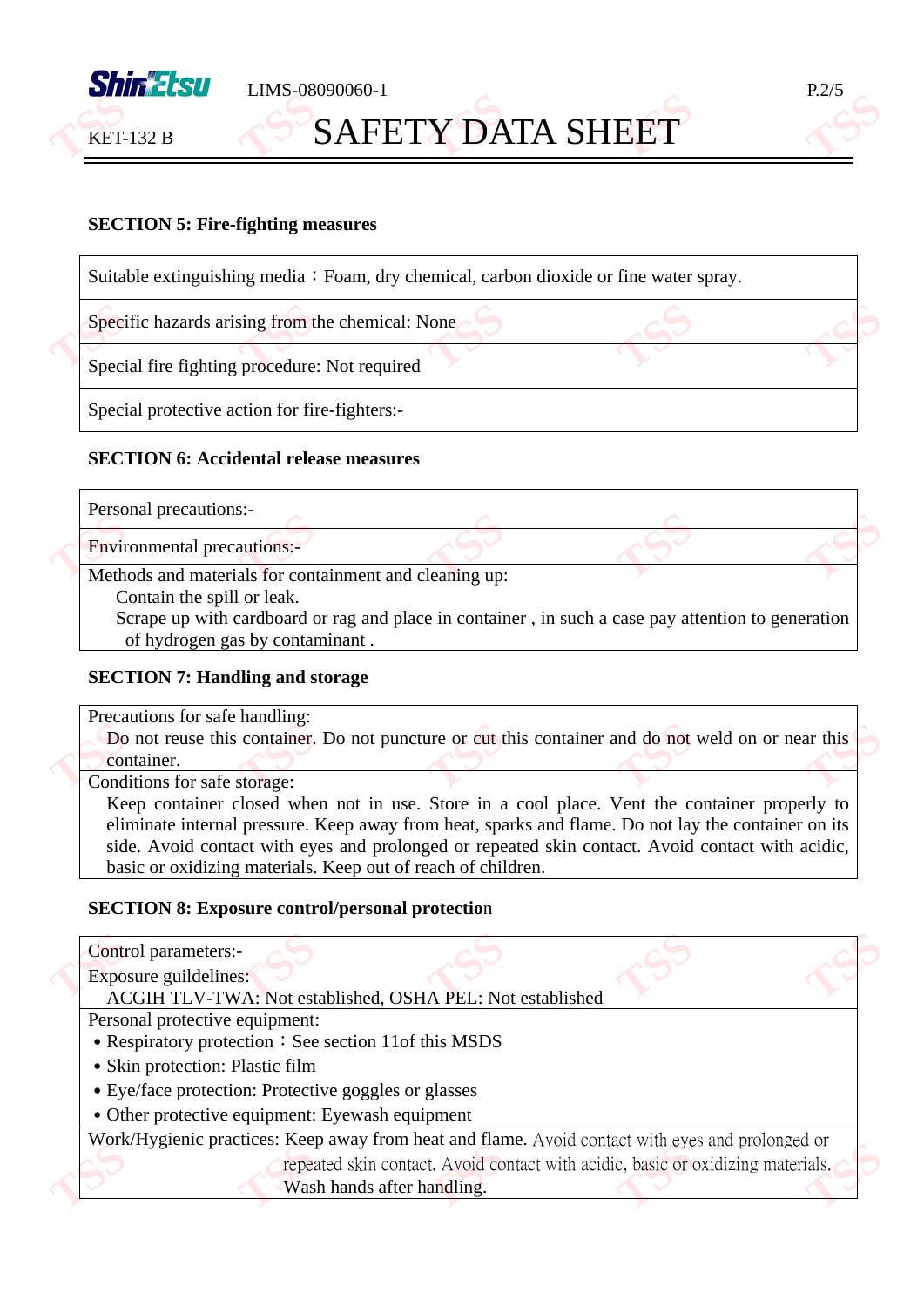

LIMS-08090060-1 P.3/5

### **SAFETY DATA SHEET TSSSSS**



#### **SECTION 9: Physical and chemical properties**

|  | Appearance: Black, Paste                          | Odor: Odorless                                                                            |  |
|--|---------------------------------------------------|-------------------------------------------------------------------------------------------|--|
|  | Odor threshold:-                                  | Melting point/freezing point:-                                                            |  |
|  | $pH$ :-                                           | Boiling point: Not applicable                                                             |  |
|  | Flammability (solid, gas): -                      | Flash point: $94^{\circ}$ C min. (Open Cup)                                               |  |
|  | Decomposition temperature:-                       |                                                                                           |  |
|  | Auto-ignition temperature:                        | Upper/lower explosive limits:<br><b>LOWER:</b> Not measured<br><b>UPPER:</b> Not measured |  |
|  | Vapor pressure: Negligible $(25^{\circ}\text{C})$ | Vapor density $(air=1)$ : Not applicable                                                  |  |
|  | Relative density: $1.6(25^{\circ}\text{C})$       | Solubility: Not soluble                                                                   |  |
|  | Partition coefficient: o-octanol/water: -         | Evaporation rate: Negligible (Butyl Acetate=1)                                            |  |

#### **SECTION 10: Stability and reactivity**

| Chemical stability: Unstable (But it will not vigorously polymerize, decompose, condense or will not<br>become self-reactive under condition of shocks pressure or temperature.) |
|----------------------------------------------------------------------------------------------------------------------------------------------------------------------------------|
| Possibility of hazardous reaction: Will not occur.                                                                                                                               |
| Condition to avoid: Contact with acidic, basic or oxidizing materials.                                                                                                           |
| Incompatible materials: Acidic, basic or oxidizing materials                                                                                                                     |
| Hazardous decomposition products: Flammable hydrogen gas                                                                                                                         |

#### **SECTION 11: Toxicological information**

Information on the likely routes of exposure: Skin contact, Eyes contact, Ingestion.

Information on the likely routes of exposure: Skin contact, Eyes contact, Ingestion.<br>Symptoms: May cause slight skin irritation, but no significant effect. May cause slight eyes irritation.

Immediate effects: ACUTE TOXICITY(LD50): No information is available. ACUTE TOXICITY(LC50): Not applicable SKIN IRRITATION: No evidence of skin irritation EYE IRRITATION: No evidence of eye irritation Chronic effects: CHRONIC TOXICITY: No information is available. CARCINOGENICITY: NTP: Not listed, IARC: Not listed, OSHA REGULATED: Not listed CHRONIC TOXICITY: No information is available.<br>
CARCINOGENICITY: NTP: Not listed, IARC: Not listed, OSHA REGULAT **TSS**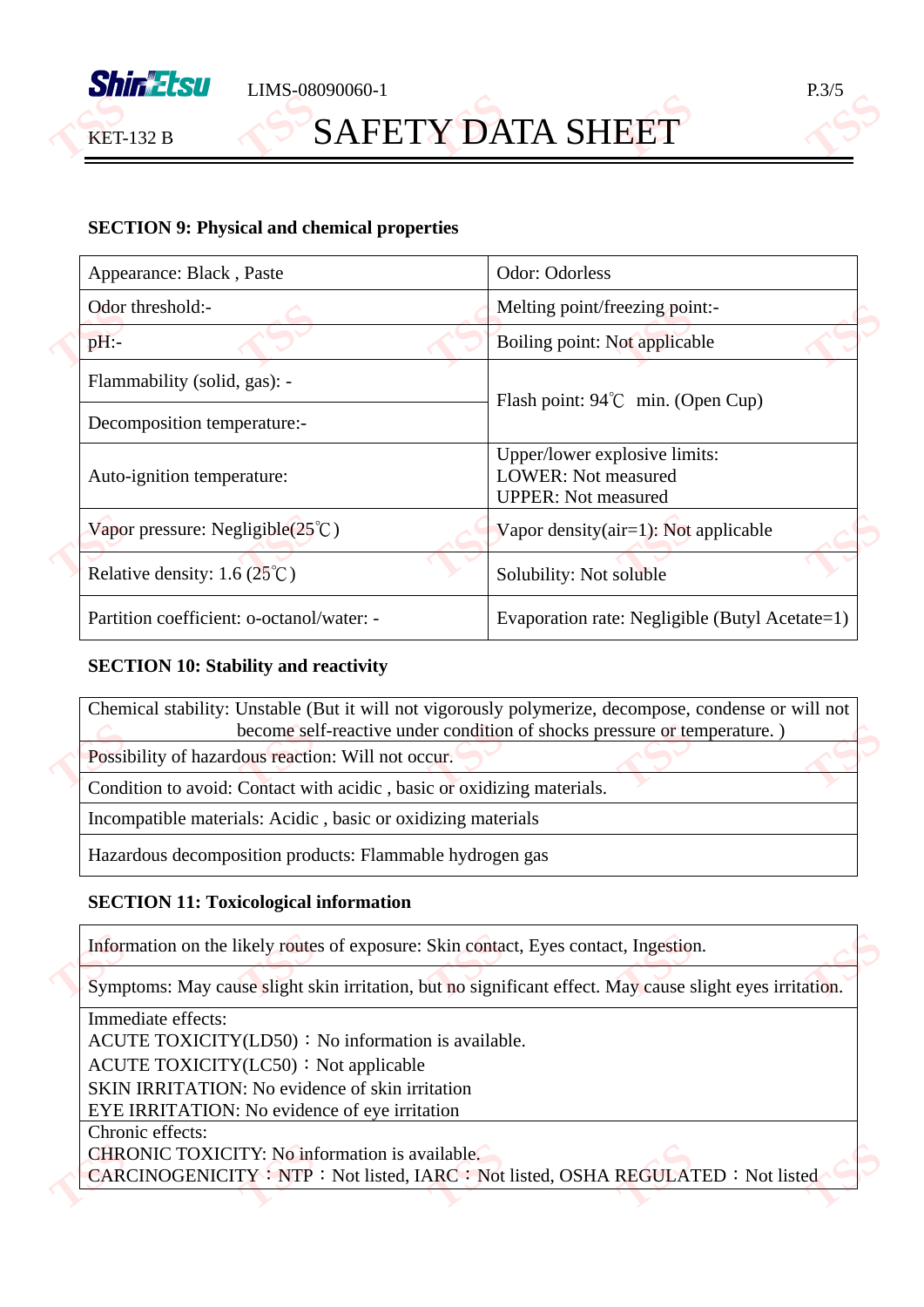

**SAFETY DATA SHEET TSSSSS** 

 $LMS-08090060-1$   $P.4/5$ 

**TSS**

**TSS**

T.3,5

**TSS**

**TSS**

OTHER INFORMATION: This product can generate formaldehyde at approximately 150 degrees C(300'F) and above in the presence of air. Formaldehyde is a skin and respiratory sensitizer, eye and throat irritant, acute toxicant and potential cancer hazard. So, use adequate ventilation or wear protective equipment such as gloves, goggles or protective clothing when this product is heated at approximately 150 degrees C(300'F) and above in the presence of air. of air. **TSS TSSSS** 

#### **SECTION 12: Ecological information**

Toxicity: No information is available.

Persistence and degradability: Not applicable.

Bioaccumulative potential: No information is available.<br> **Mobility in soil:** 

Mobility in soil: -Mobi

Other information: None

#### **SECTION 13: Disposal considerations**

Disposal methods:

- Can be burned in a chemical incinerator equipped with a afterburner and scrubber.
- Do not dispose the emptied container unlawfully.<br>
Observe all federal, state and local laws.
- Observe all federal, state and local laws. **TSS** e emptied<br>al, state an

### **SECTION 14: Transport information**

| <b>UN Number: None</b>             |  |  |
|------------------------------------|--|--|
| UN Proper Shipping Name: None      |  |  |
| Transport hazard class: None       |  |  |
| Packing group: None                |  |  |
| <b>Environmental hazards: None</b> |  |  |
| Special precautions for user:-     |  |  |

#### **SECTION 15: Regulatory information**

TOXIC SUBSTANCE CONTROL ACT(TSCA) STATUS : Listed on the TSCA Inventory. \*\*\*\*\*\*\*\*\*\*\*\*\*\*\*\*\*\*\*\*\*\*\*\*\*\*\*\*\*\*\*\*\*\*\*\*\*\*\*\*\*\*\*\*\*\*\*\*\*\*\*\*\*\*\*\*\*\*\*\*\*\*\*\*\*\*\*\*\*\*\*\*\*\* **TOX TSS TSS** The STAT<br>
on the TSC<br>
\*\*\*\*\*\*\*\*\* **TSS**